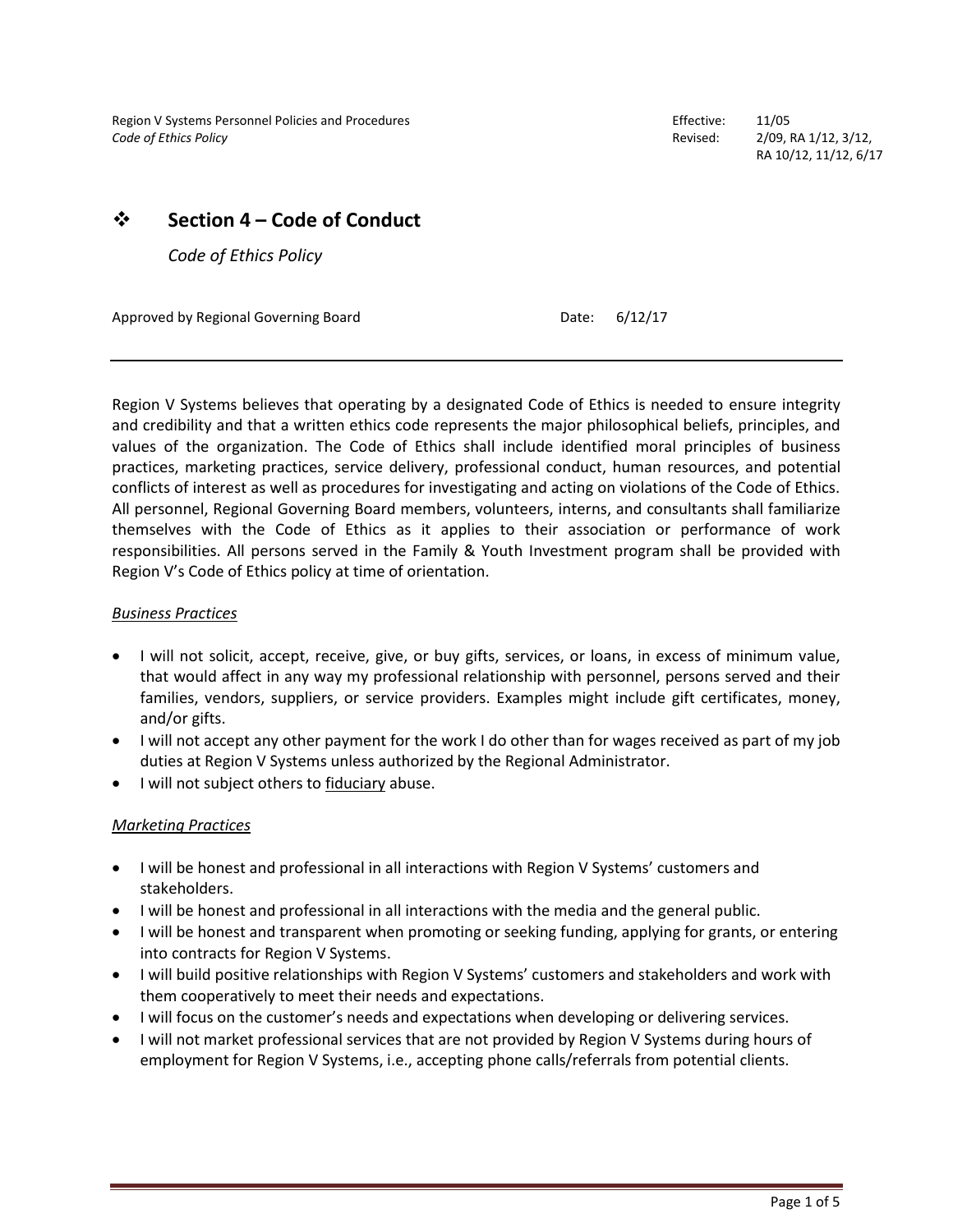## *Service Delivery*

- I will not provide services that I am not licensed or certified to provide.
- I will not refuse to provide professional services to any one on the basis of race, color, national origin, gender, religion, age, political beliefs, sexual orientation, marital or family status, or disabling condition.
- I will provide the best quality of service to those who need my help.
- I will not, under any circumstances, physically, emotionally, or sexually abuse, harass, and/or physically punish other personnel, persons served, or guests.
- I will respect the privacy of persons served and keep their information confidential.
- I will maintain confidentiality when handling client records.
- I will show genuine interest in all persons served and do hereby dedicate myself to their best interests in helping them help themselves.
- I will not utilize Region V Systems' resources to engage in personal fundraising (e.g., on work time, electronic communication, or otherwise). I understand that personal fund-raising announcements (e.g., Girl Scout cookie drive, children's school fundraising events) may only be made on Region V Systems' employee Intranet site as permitted.
- I will not ask clients of Region V Systems to contribute funds on my behalf or the organization's behalf.
- I will respect and safeguard the property and equipment I am given to use on behalf of Region V Systems.
- I will respect the property and personal belongings of persons served.
- I will demonstrate appropriate boundaries with persons served, including but not limited to, social media communication, dating and/or having a sexual relationship while persons served are receiving services from Region V Systems.
- I will not serve as a witness to execute personal, legally binding documents on behalf of persons served (power of attorney, guardianship, or advance directives), which are outside the scope of my professional duties.

# *Professional Conduct/ Responsibilities*

- I will provide professional assistance to others based upon my level of education, training, experience, and/or ability to do so.
- I will maintain a professional attitude that upholds confidentiality towards persons served, personnel, and guests.
- I will be honest, fair, consistent, and do what is right, acting with professional integrity.
- I will be honest about my level of education, training, experience and abilities as they relate to my job position.
- I will correct incorrect information and information given by others concerning my level of education, training, experience, and abilities.
- I will be on time for all Region V Systems' activities.
- I will continually assess my personal strengths, limitations, biases, and effectiveness.
- I will continue to learn and gain knowledge about my position, as well as my duties.
- I will maintain a professional appearance that reflects Region V Systems in a positive way.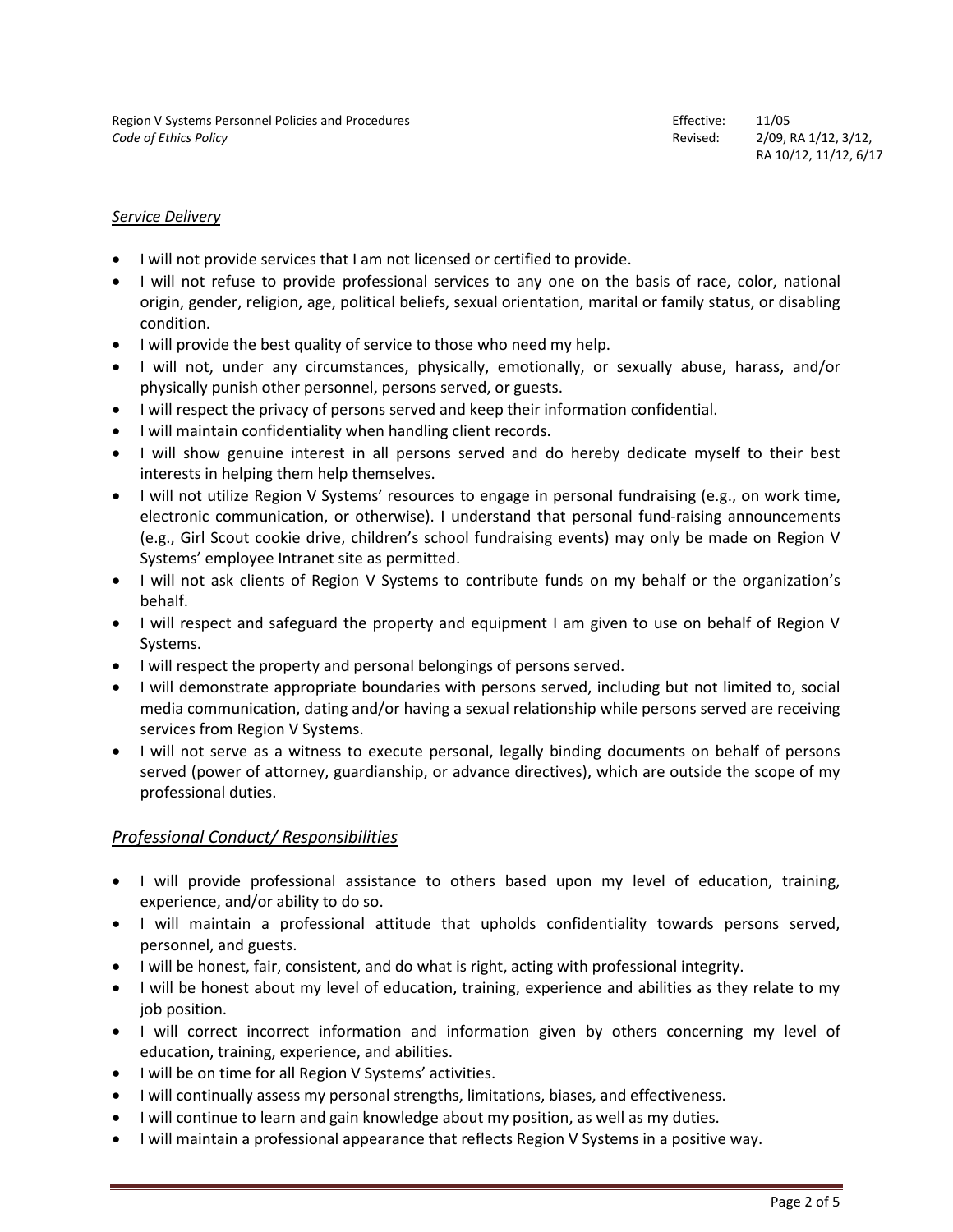#### *Human Resources*

- I understand that all requested information from outside entities that relates to personnel employed by Region V Systems shall be provided by the Regional Administrator and/or Human Resources.
- I will respect the rights and views of all personnel, persons served, and guests and treat them with respect and dignity.
- If I supervise and review the performance of other personnel, I will be responsible, fair, and considerate.
- If I supervise other personnel, I will make sure information is correct about level of education, training, experience, and abilities of those personnel.
- Upon leaving Region V Systems, I will not share confidential information about persons served, personnel, or Region V Systems.

#### *Potential Conflict of Interest*

A conflict of interest, for purposes within this policy, is defined as a situation in which an employee has a private, personal, and/or financial interest that may affect his/her ability to be objective in his/her position. This includes situations where an employee would have a real or apparent conflict of interest by participating in the selection, award, or administration of a contract supported by federal funds under 24 CFR 84.42.

- I will not use my professional relationship for personal gain.
- I, nor members of my family or my partner, will not solicit, nor accept, gratuities, favors, or anything of monetary value from contractors or parties to subagreements when applying for and/or during the administration of a federal grant under 24 CFR 84.42.
- I will not use, without prior consent, Region V Systems' property for private advantage, e.g., taking office supplies or equipment for home use.
- I will not establish outside employment without prior review from the Regional Administrator to determine potential conflict of interest.
- I understand that Region V Systems prohibits real and apparent conflicts of interest that may arise among its officers, employees or agents, or any member of my immediate family or partner, or an organization that employs any of the indicated parties.

## *Prohibition of Waste, Fraud, Abuse, and Other Wrongdoing*

Region V Systems strictly prohibits activities and/or intentional wrongdoing that may be considered wasteful, fraudulent, or abusive with respect to its organizational assets, facility, equipment, adherence to policies, procedures, or practices, or in the treatment of co-workers and persons served related to same areas.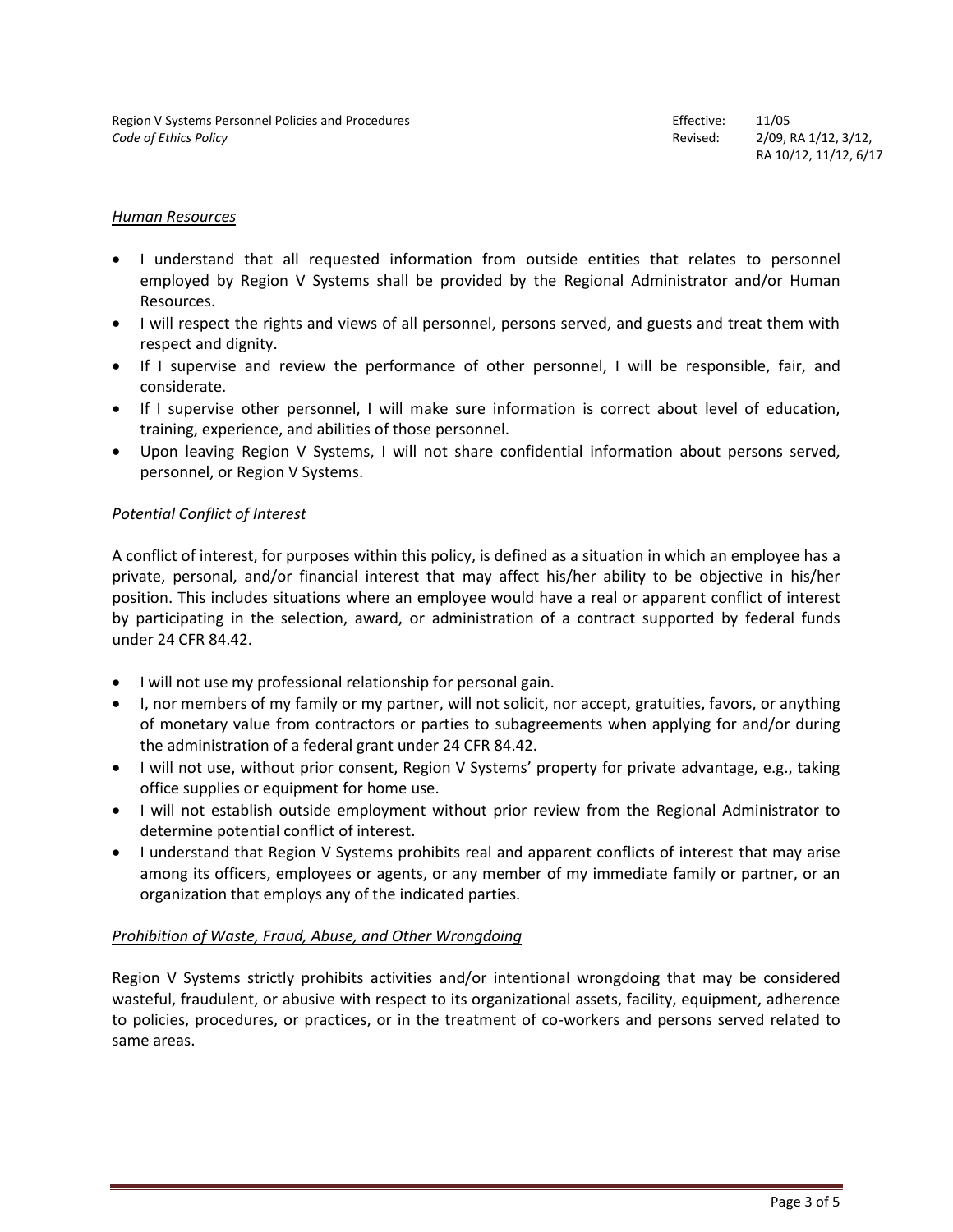## *Procedures to Address Allegations of Code of Ethics Violations*

Region V Systems strives to maintain a safe and ethical work environment where personnel are able to report waste, fraud, abuse, or other questionable activities or practices without fear of loss of job, harassment, or reprimand. Region V Systems also promotes resolving conflict or concerns at the lowestlevel possible (peer-to-peer and/or with the supervisor) whenever possible. When this problem-solving strategy fails to remedy the situation or the employee is not comfortable in doing so or the alleged violation warrants a higher level of attention (e.g., theft, fraud, sexual harassment), the employee must file an *Incident Report* with Region V Systems' Corporate Compliance Officer.

After the Corporate Compliance Officer receives this report, he/she shall:

- 1) Notify the employee that he/she is in receipt of the report.
- 2) Assess the report to determine severity of situation and what immediate steps need to take place, which could include notifying other parties (Regional Administrator, Board chair, authorities, etc.).
- 3) Present the report to Region V Systems' Corporate Compliance Team for input and direction.
- 4) Act upon the Corporate Compliance Team's direction (e.g., conduct investigation or gather additional information), providing updates as needed.
- 5) Notify employee of actions taken to resolve issue.
- 6) Record report on Region V Systems' Incident Report chart.

Violations to the Code of Ethics policy will not be tolerated. Personnel, interns, or volunteers violating the *Code of Ethics* shall be subject to disciplinary actions, up to and including termination of employment or association with Region V Systems.

## *Education of Personnel and Other Stakeholders*

Education regarding Region V Systems' Code of Ethics policy shall include:

- All new personnel, volunteers, and interns shall be provided the policy upon hire or internship; a signed acknowledgement form is kept in their personnel file.
- All personnel, volunteers, and interns shall be provided with revised versions of the Code of Ethics policy as changes are made, with a signed acknowledgement kept in their personnel file.
- A current Code of Ethics policy shall be posted on Region V Systems' employee Intranet site.
- Upon hire, personnel shall receive training on expectations regarding professional conduct. Ongoing training shall be provided on a periodic basis.
- All persons served in the Family & Youth Investment program shall be provided with the Code of Ethics policy at time of orientation (via the Family Orientation Handbook).
- The Regional Governing Board shall review and approve the Code of Ethics policy as changes are needed.
- The Code of Ethics shall be displayed in the reception area.